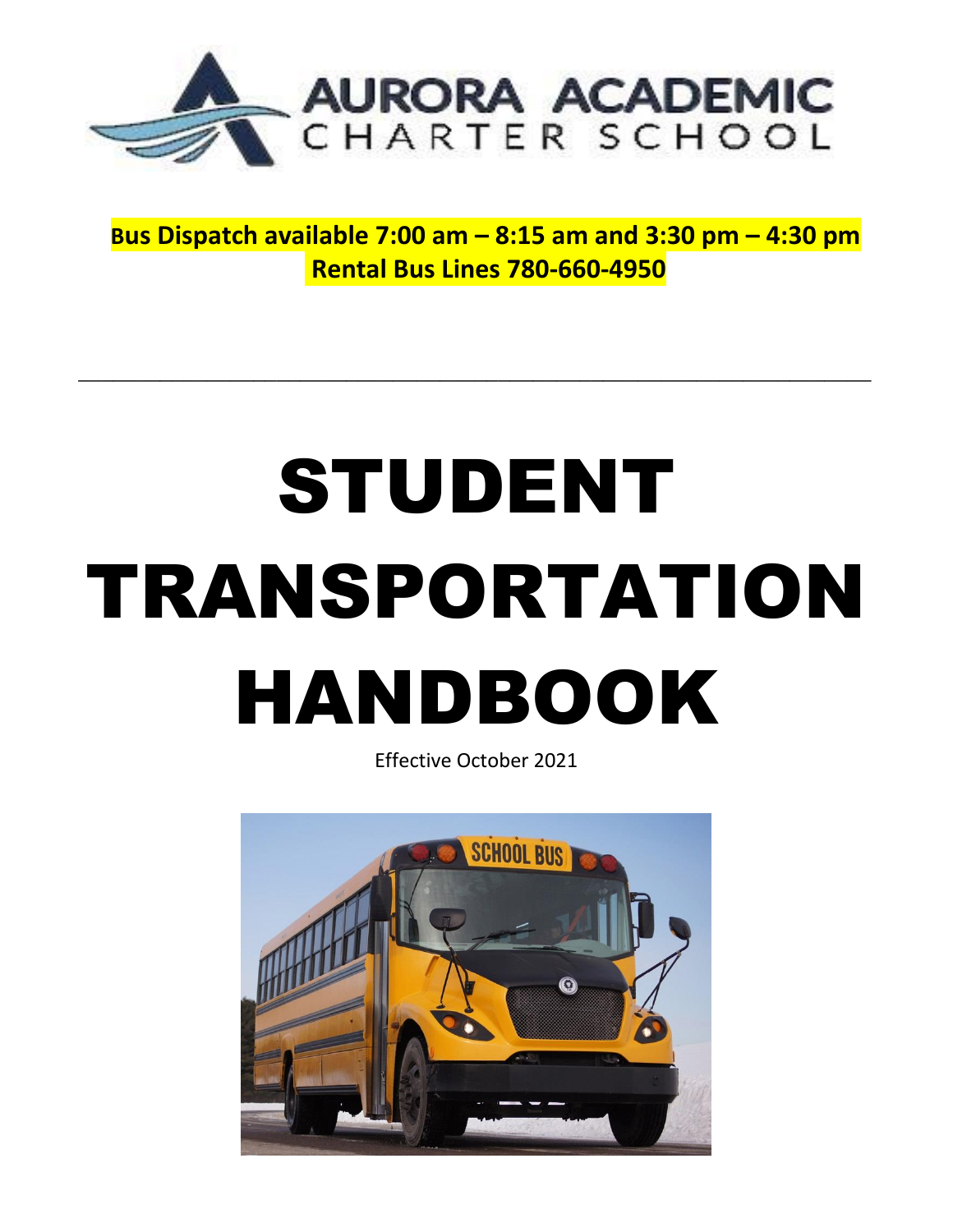# **TABLE OF CONTENTS**

| <b>Student Responsibilities</b>                       |  |
|-------------------------------------------------------|--|
| Parent/Guardian Responsibilities                      |  |
| <b>Bus Operator Responsibilities</b>                  |  |
|                                                       |  |
|                                                       |  |
|                                                       |  |
|                                                       |  |
| YELLOW BUS CANCELLATION AND INCLEMENT WEATHER  Page 6 |  |
| BUS REGISTRATION, FEES, REFUNDS & PAYMENTS  Page 7    |  |
|                                                       |  |
|                                                       |  |
|                                                       |  |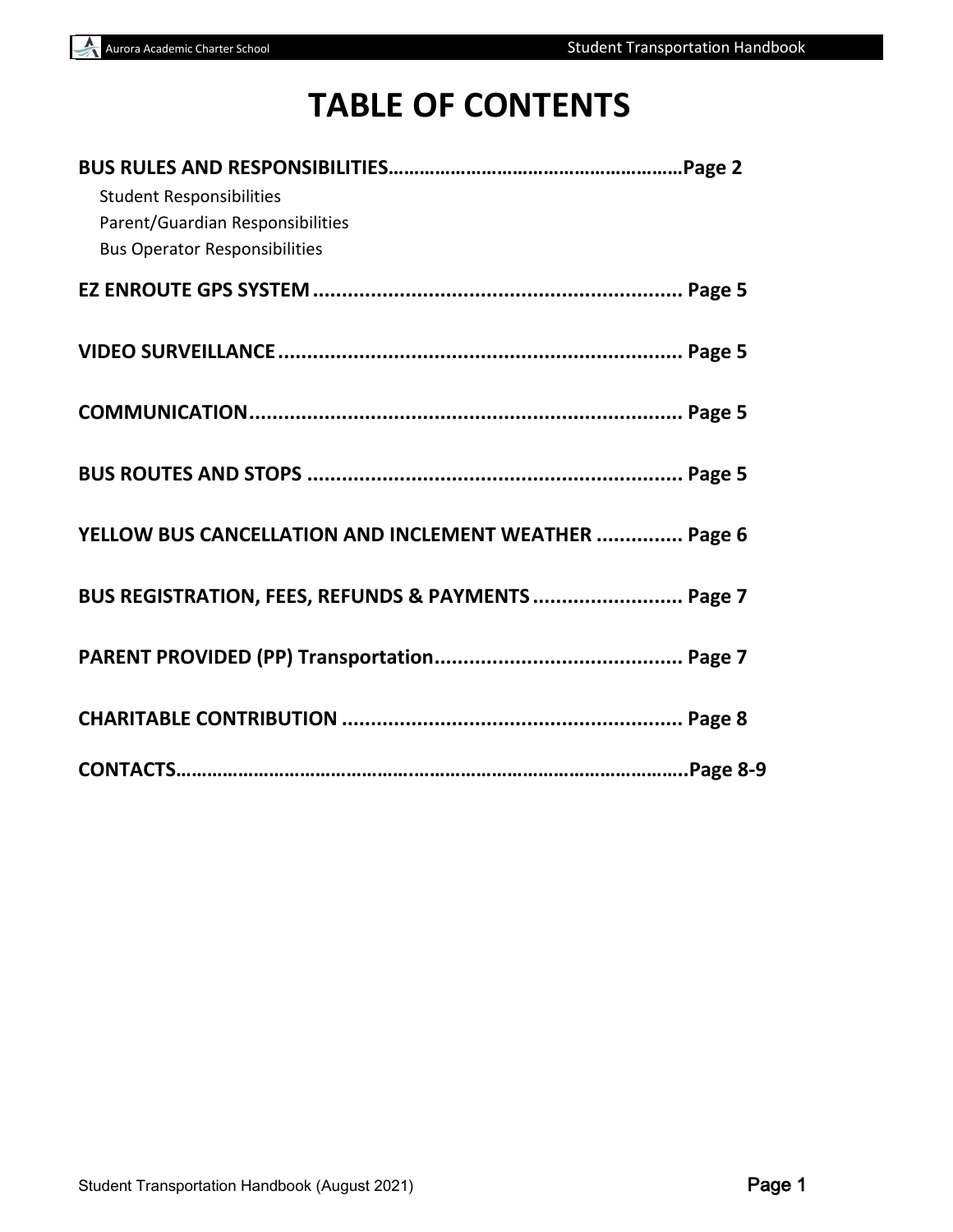# **SCHOOL BUS RULES AND RESPONSIBILITIES**

# **MASKS ARE MANDATORY FOR ALL STUDENTS 2021 - 2022**

Students will be required to sit with their siblings (no exceptions) and, in some cases, students from different households may also be required to sit together.

In accordance with Aurora Academic Charter School, the following rules are the expectations for Aurora students while on or waiting for the school bus. These rules have been established to ensure that a safe, clean and comfortable environment is maintained for all riders.

The school bus is considered an extension of the classroom and therefore classroom conduct is to be observed at all times. The bus driver is responsible for the students on his/her bus and must therefore, receive the respect, consideration and co-operation of each student and parent.

#### **PARENT/GUARDIAN RESPONSIBILITIES**

- **Bus operators cannot make changes to the route without authorization from Lisa Weidel, Transportation Manager, if you need to change your child's stop, please contact Lisa @ lweidel@auroraschool.ca**
- Each Aurora school bus has a colored route sign in the front/side window of the school bus with the route number. Teach your child the number of the bus they ride i.e. Bus #5, Bus #11, etc. Make sure your Kindergarten child has the colored bus tag attached to their backpack, this is given from the teacher. This tag identifies which bus the student should be taking and corresponds with the route sign as displayed in the front/side window of the bus.
	- $•$  #1 Red
	- #2 Yellow
	- $\bullet$  #3 Brown
	- $#4 Black$
	- #5 Purple
	- #6 Dark Green
	- $\bullet$  #7 Gray
	- $•$  #8 Blue
	- $\bullet$  #9 White
	- $\bullet$  #10 Pink
	- #11 Lime Green
	- $\bullet$  #12 Orange
- Parents will acknowledge and respect the bus operator's authority and responsibility for the bus.
- Parents will ensure their child/children are punctual and are waiting & standing at the designated pickup location **five minutes prior** to the scheduled stop time, bus leaves at scheduled time.
- Parents will ensure their child/children respect public and private property while waiting for the bus and do not use private property for a gathering point while waiting for the bus.
- Parents will ensure their child/children are properly dressed for the weather conditions.
- Parents are responsible for their child/children's safety prior to boarding the bus in the morning and once they have got off the bus in the afternoon.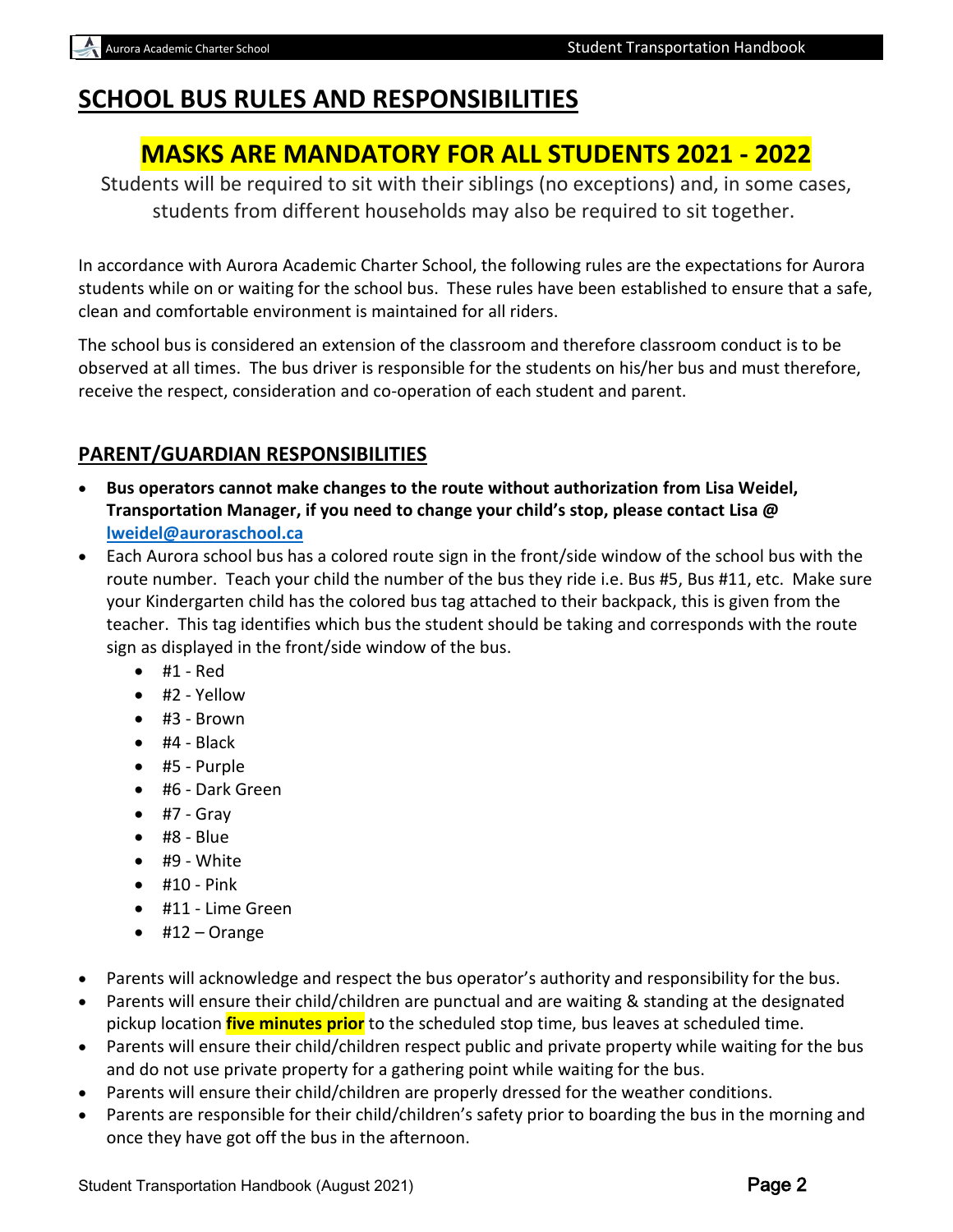- Parents will ensure their child/children know how to recognize their bus stop and find their way home safely (if applicable).
- Parents will make sure their kindergarten child is wearing his/her colored bus tag on their backpack. This tag identifies which bus the student is to be riding and corresponds the route sign in the front window of the bus.
- Parents are responsible for their child/children's behavior on the bus and will assist in resolving discipline problems.
- Parents are responsible financially for vandalism to the bus caused by their child/children while riding on the school bus.
- Parents are responsible for establishing emergency procedures for their child/children so they know what to do if:
	- the bus is late or does not arrive
	- no one is home, or
	- there is an emergency school closure
- Parents must abide by the rules and regulations of the Highway Traffic Act (therefore not impeding the flow of traffic by parking or blocking a highway, roadway or traffic lane to get their children to the bus stop).
- Parents and unregistered or part time students are not permitted to ride the yellow school buses.
- Students in Grade 1 thru 9 are permitted to get off the bus alone at their designated stop. Kindergarten students however, are **not** permitted to get off the bus at their designated stop, unless a parent/guardian is at the stop. If a parent/guardian is not present, Bus Operator will radio Rental Bus Lines dispatch to advise that there is no parent, Rental Bus Lines School Buses will attempt to contact the parents. The bus operators may take the child with them as they complete the route and will remain with that child until he/she is picked up either at a stop or is delivered to an Edmonton Police Station. The child will not be brought back to the school. Please ensure your younger child/children know their telephone number and have it written down in their homework book.
- In preparation for delayed or cancelled service, it is critical that parents develop a back-up plan that is well understood by their children. Please anticipate that there will be days on which your bus is significantly delayed. Parents are responsible to the point at which the student boards the bus, Rental Bus Lines is responsible while the student is being transported. Never leave children at the stop without backup arrangements in the event of an emergency. Refer to the EZ GPS tracking app to find the location of the bus.

Parents will respect decisions of the Transportation Manager (in cooperation with Rental Bus Lines). In addition to the adherence to our transportation rules and procedures, we ask our parents to:

- Report any behavioral difficulties their child/children has experienced with fellow riders to the driver first, if it is not resolved through the driver contact Lisa Weidel, Transportation Manager 780-454- 1855 ext 170. Aurora School will not tolerate bullying or misconduct if any kind and must be advised of any potential difficulties.
- Report any difficulties you experience with your bus operators to the Transportation Manager.

Bus operators are asked to report in writing to Aurora School their observation of any parent who approaches a bus operators with a request to alter a route, yelling/verbal abuse to the driver, tries to stop the bus at an unscheduled stop, pulls in front of the bus, or otherwise endangers the safety of the bus and/or its riders. The safety of children is our number one priority. Any of these actions could result in the possible bus suspension of your child.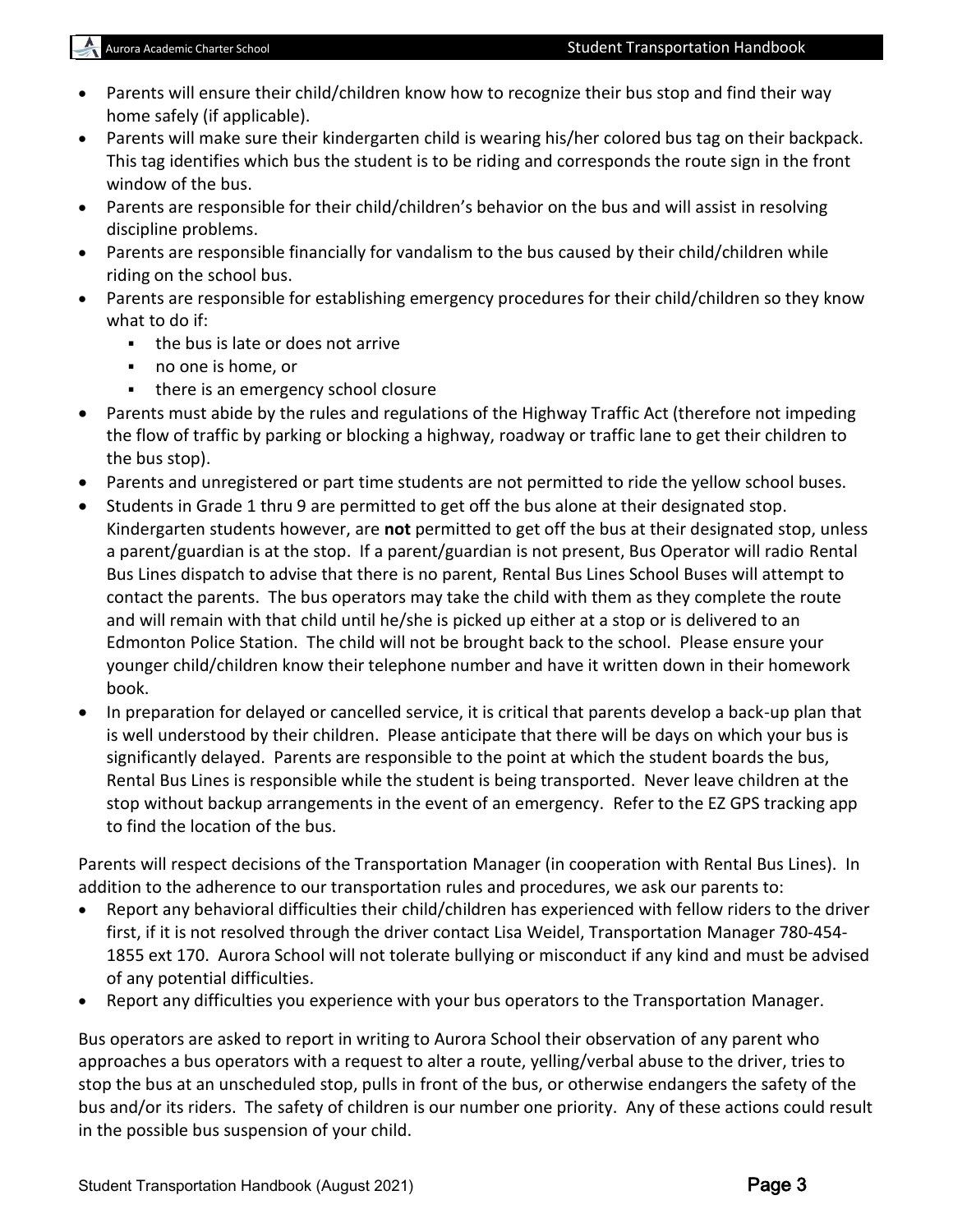#### **STUDENT RESPONSIBILITIES**

#### **The school bus is considered an extension of the classroom and therefore classroom conduct is to be observed at all times.**

- The bus operators is in full charge of the bus and the bus operator's directions **must** be obeyed.
- Students are responsible for their conduct to the bus operators and ultimately to the Principal(s). Serious or continued violation of these rules may lead to the loss of riding privileges and possible bus or school suspension.
- Students can only get off the bus at their designated stops, unless their parents have advised the school via a signed written note in the homework book or letter.
- Posted time is departure time, therefore students are required to be standing and waiting at the bus stop five minutes before the posted time, not in the vehicle. Buses will leave at the posted time if the student is not there or just reaching the stop. If the student misses the bus the parent can meet the bus at a stop after theirs as long as it doesn't impede the bus driver at the next stop (no chasing the bus, flashing lights, cutting off the bus, etc.)
- Students will respect public and private property while waiting for the bus and line up properly as the bus prepares to stop, keeping a safe distance from the bus.
- Students must conduct themselves in a quiet, courteous and respectful manner, showing consideration for the comfort and safety of others.
- Students will sit in the seat assigned to them by the bus operators.
- While the bus is in motion students must remain seated at all times.
- Items blocking aisles or emergency exits on a school bus are in violation of Alberta Transportation regulations and are NOT permitted
- Students will not open or adjust the window openings without the bus operator's permission.
- Food or drink is **not** permitted on the school bus, only water in a proper container.
- Students must not throw waste or other materials on the floor or out the windows of the bus.
- Students will be held accountable for willful damage to a bus.
- All items brought aboard the bus must be of adequate size to sit on the students lap. Poster boards can be kept with the student in their seat, not behind the driver's seat. If it should impede the safety of other students in the seat, they will not be allowed. Soccer balls, footballs, basket balls and skates are only allowed in a zippered bag or backpack, not a plastic grocery bag. Hockey sticks are not allowed on the bus, no exceptions.
- Students may play portable music devices using personal headphones only.

#### **BUS OPERATOR RESPONSIBILITIES**

- Obey all rules and regulations of the Highway Traffic Act at all time.
- Adhere to the bus schedules that have been established by Aurora School.
- Pick up and drop off students only at the bus stops designated by Aurora School.
- Upon early arrival at Aurora School, bus operators will not allow students to exit the bus until the supervisors have arrived outside. Supervision starts at 8:15 am,  $\frac{only}{}$  if the Supervisor is outside.
- All school doors with the exception of the main door (on the north side) lock at 8:30 am, if bus arrives after 8:25 am then drop off at the crosswalk near the Elementary entrance, NEVER in the bus lane. At that point there is no supervision and the doors are locked. NO EXCEPTIONS.
- Buses depart the school at 3:20 pm.
- Bus operators are not authorized to make changes in the routes, except in unavoidable situations.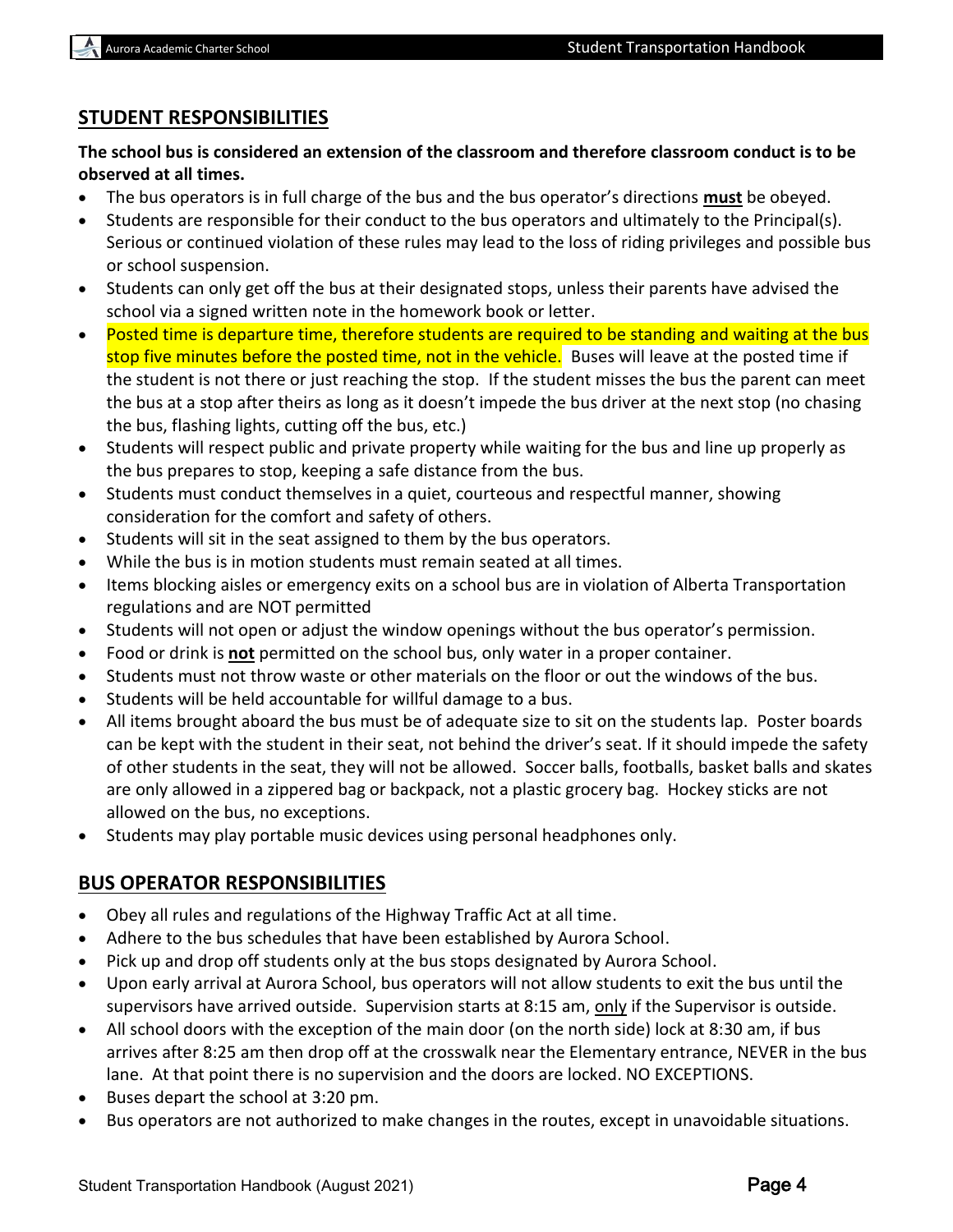- Bring forward any reasonable requests to make route changes however no changes can occur until approved by Aurora School.
- Students in Grade 1 thru 9 are permitted to get off the bus alone at their designated stop. KINDERGARTEN students, however, are **not** permitted to get off the bus at their designated stop, unless a parent/guardian is at the stop. If a parent/guardian is not present, Bus Operator will radio Rental Bus Lines dispatch to advise that there is no parent, Rental Bus Lines will attempt to contact the parents. The bus operators may take the child with them as they complete the route and will remain with that child until he/she is picked up either at a stop or is delivered to an Edmonton Police Station. The child will not be brought back to the school. Please ensure your younger child/children know their telephone number and have it written down in their homework book.
- Notify the school Principal in writing about any inappropriate or unsafe behavior by students using the Infraction Form.
- Parents and unregistered or part time students are not permitted to ride the yellow school buses.
- Use of cell phone or any other personal portable electronic device while operating a school bus. Failure to follow the law (Distracted Driving Legislation Bill 16) will result in immediate termination.
- Bus operators are asked to report to Aurora School their observation of any parent who approaches a bus operators with a request to alter a route, tries to stop the bus at an unscheduled stop, pulls in front of the bus, or otherwise endangers the safety of the bus and/or its riders. The safety of children is our number one priority. Any of these actions could result in the possible bus suspension of your child.

# **EZ ENROUTE GPS**

EZ enRoute is a touch free GPS technology based tracking system which you can use to track the status of your child/children's bus. Registering for transportation enables the parent to track the bus via an app, EZ EnRoute. Download the app, username is the email address you provided on your Family Zone account and the password must be RESET the first time you use it. One parent is setup per child, if you want any additional logins please contact Lisa at lweidel@auroraschool.ca

# **VIDEO SURVEILLANCE**

High Definition Video cameras that included audio, have be added to all the school buses to better monitor and be pro-active in assisting drivers and students to resolve incidents, issues and addressing safety concerns. The school bus is an extension of the classroom and this tool will be beneficial in assuring the same expectations as in the classroom are withheld in the school bus.

Lisa Weidel, the Transportation Manager is the only person who will review the video and would only be done if a concern has been brought forth and we are unable to clearly clarify the incident and cannot resolve it through the parent and/or student and/or driver interaction first. If required, the Principals and/or Superintendent will be shown the video in the case of an incident. \*Program has the ability to block/blur faces that are not involved with the incident.

# **COMMUNICATION**

Aurora School uses a variety of methods to communicate with bus riding families. Route information is primarily communicated through the website and email. Bus information with respect to late buses is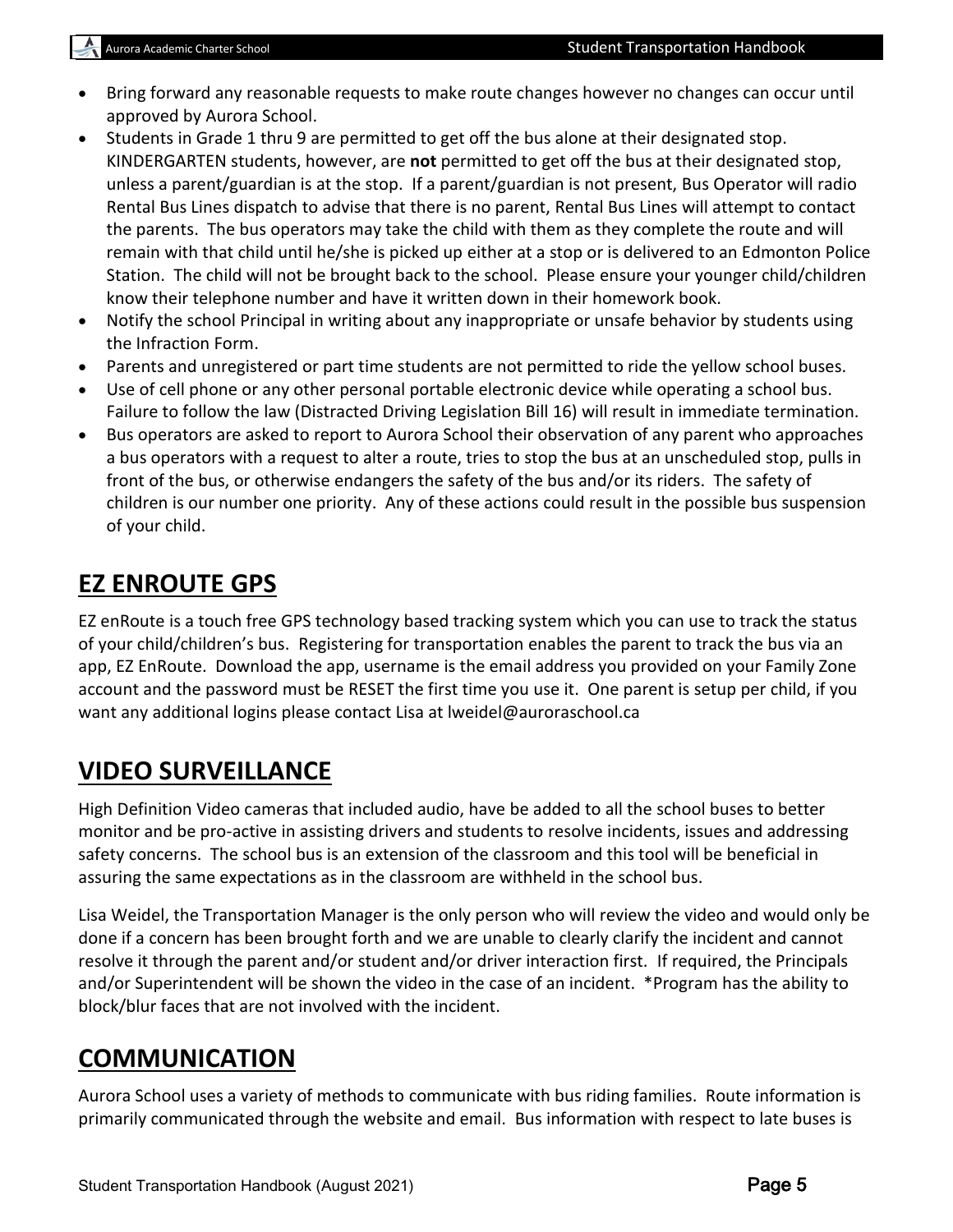communicated either by PowerSchool School Connect, or email, or EZ enRoute GPS. Please make sure parent emails and phone numbers are up to date on you Family Zone account.

# **BUS ROUTES AND STOPS**

Aurora Academic Charter School currently operates twelve bus routes serving the Edmonton area. Routes can be viewed on line on our website under Parents, Transportation or click on the following link https://www.auroraschool.ca/bus-routes

Aurora bus routes and stops are determined based upon the following criteria:

- The location of the student's primary residence(s) being at least 2.4 km from the school and within the city limits.
- Two stops locations will be considered for students with two parent resident addresses.
- Stops will not be created for extracurricular activities or at the parents' workplaces. However, a student may access such a stop if it is concurrently used by another student as his/her primary stop, with permission from the Transportation Manager.
- Stops are congregational in nature, serving multiple families and communities. These congregational stops may result in the need for parents to drive their children to their bus stop in their home community. If there is no home community stop, a neighboring community stop may be assigned.
- Stops are created at or near Edmonton Transit bus stops.
- Aurora School does not offer door-to-door or near-to-door service, due to the distance the buses must travel and our requirement to keep drive times and costs within policy guidelines.
- Bus routes travel along major arterial roadways, not in and out of the smaller suburban streets.
- Bus service outside the City of Edmonton is not provided. However, parents are welcome to drive their children to an existing stop within city limits as long as there is room on the bus.
- Students living in Edmonton's communities may expect ride times of up to 75 minutes each way. This is a common driving time for Charter schools.
- Aurora School reserves the right to alter routes and stop locations during the school year to accommodate changing rider demographics and/or to improve the flow, timing or safety of a route and/or stop.
- Routes, stops and travel times change from year to year with the changing student population.

Stops are chosen based upon a combination of the following criteria:

- ETS Bus Stop locations
- Distance and time of the route
- Minimization of backtracking or wandering
- The number of riding families in a community
- Centralized location of the stop for all users in the community

# **YELLOW BUS CANCELLATION/INCLEMENT WEATHER**

The Transportation Manager, in consultation with School Administration may suspend or cancel school bus service to Aurora School when weather conditions constitute a hazard to the safety of students.

During inclement weather, the final decision to send a child to the bus stop or to school rests with the parents, even if the buses and school may be operational.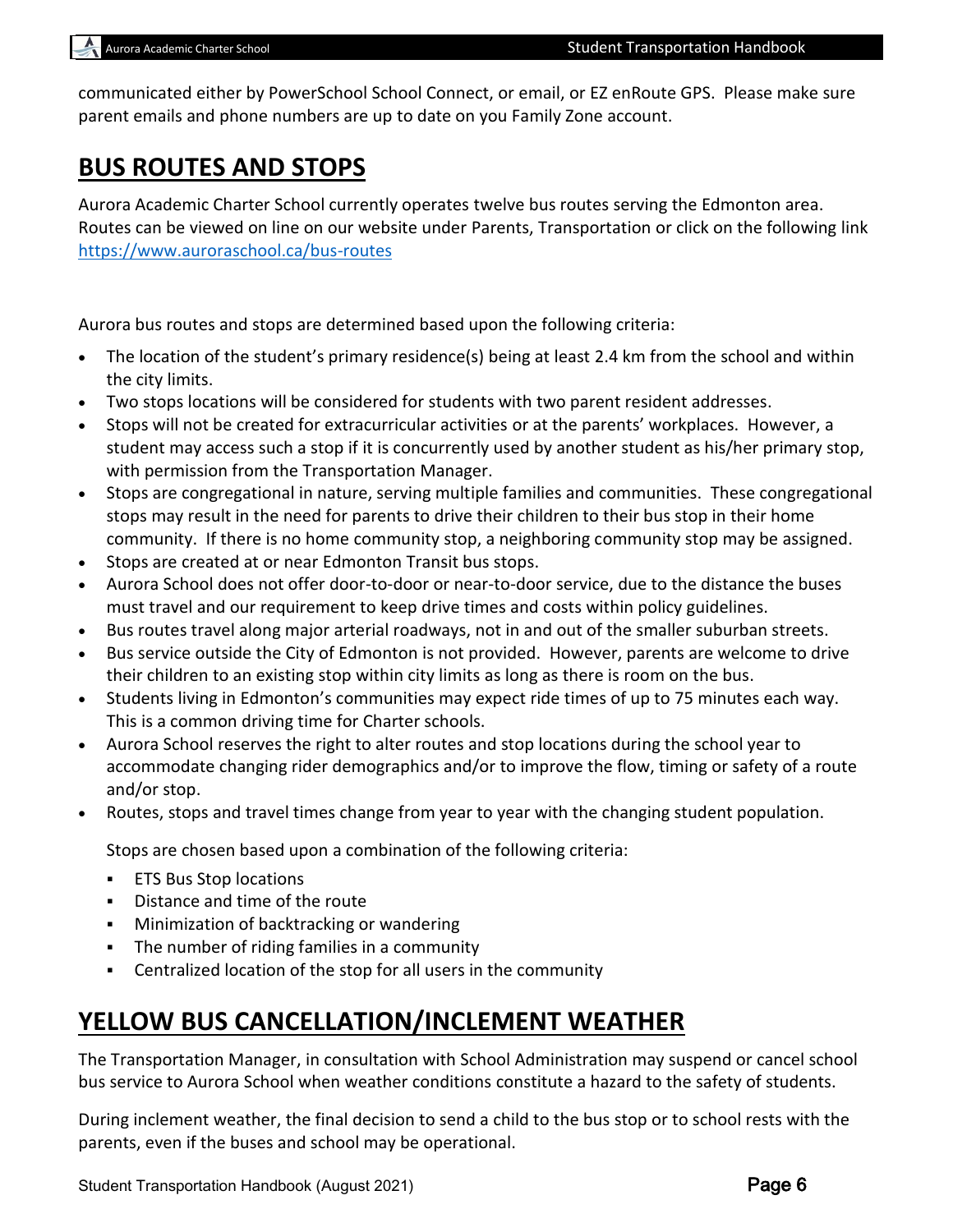It shall be the responsibility of the Transportation Manager to advise the Principals regarding road and driving conditions. The Transportation Manager will solicit advice from the bus contractor and bus operators when preparing the recommendation.

The following factors in combination with each other, shall serve as guidelines for considering cancellation of bus service:

- a) Wind-chill of approximately -40 degrees Celsius, as determined by the Public Weather Information Office in Edmonton;
- b) Temperature of -35 degrees Celsius, as determined by the Public Weather Information Office in Edmonton
- c) Road and driving conditions

In the event of a busing cancellation a decision will be made no later than 6:30 AM the morning of. An automated phone message will be sent out to parents. Information on bus cancellations will be available on our website at www.auroraschool.ca/students-parents/busing

While on route, a bus operator has the authority to change the route direction in the case of an accident, impassable roads, road closure or directed by law enforcement.

# **BUS REGISTRATION, FEES, REFUND & PAYMENTS**

Aurora Academic Charter School subsidizes the bus fees. The school currently receives a transportation grant from Alberta Education, which is directly applied against the cost of providing the busing service. The grant is provided for students who reside 2.4 km or greater from the school and ride the bus as of September 30. Most of the balance is covered by user fees paid by parents of busing students. Waivers for transportation fees are not provided.

**YEARLY BUS FEES** (Payment is made online through Family Zone Account)

Transportation fees are subject to annual review by the Board of Directors.

Grade 1 to 9 Student ..........................\$ 680 per year/child Kindergarten Student..........................\$ 340 per year/child No Family Rate **Bus fees are due in full September 1 of each school year.**

#### **SERVICE CANCELLATION AND REFUNDS**

Parents may choose to cancel their use of the busing service. All busing cancellation requests must be received in writing by the Transportation Manager and include the date at which the student will stop using the bus.

#### **Full Time and ESC Bus Rider Refunds**

| Before August 31 Full refund, less deposit |                                                                                             |
|--------------------------------------------|---------------------------------------------------------------------------------------------|
|                                            | September 1 to April 1 Refund is prorated according to date bus service was cancelled, less |
| deposit                                    |                                                                                             |
| After April 1 No Refund                    |                                                                                             |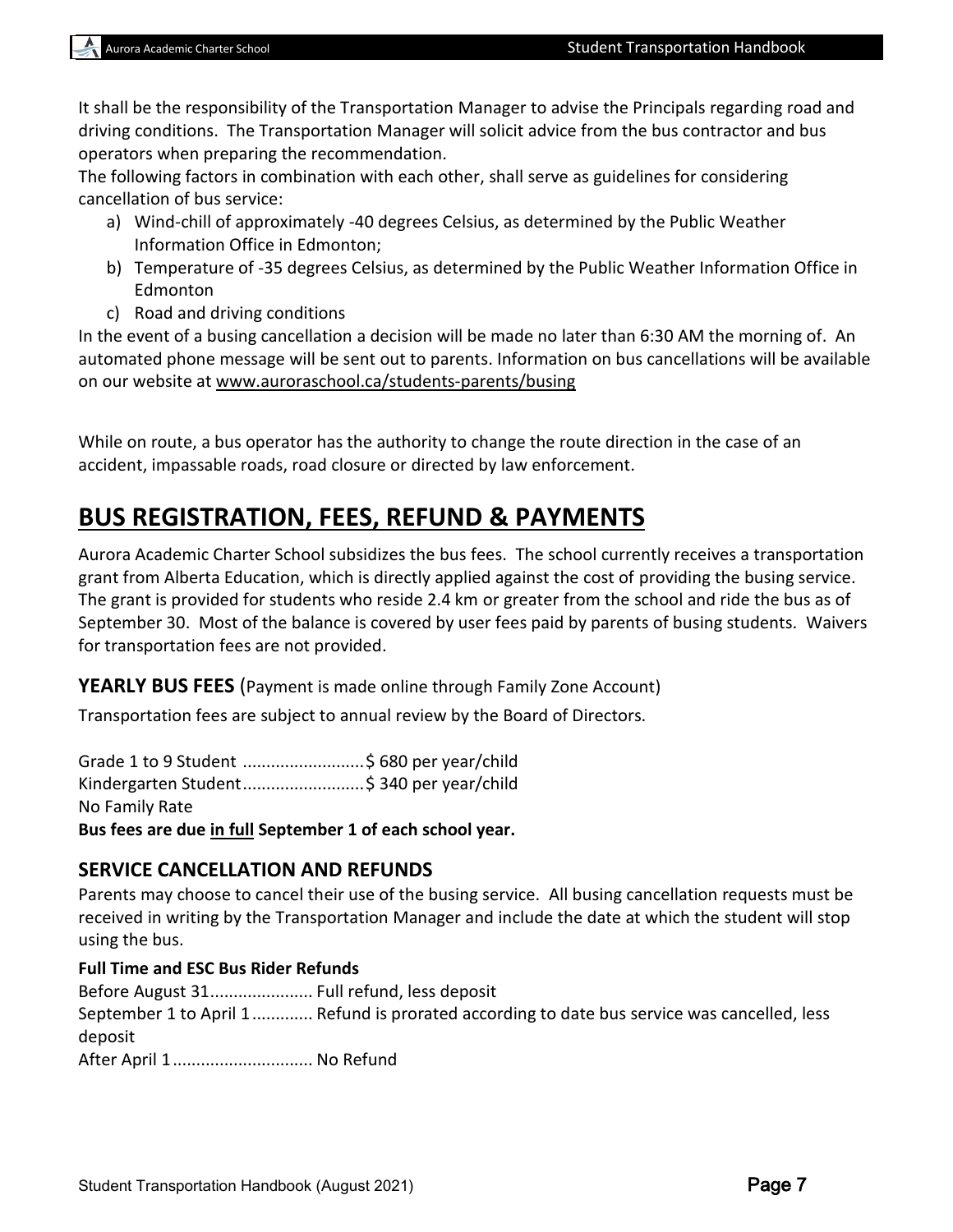# **PARENT PROVIDED (PP) TRANSPORTATION**

#### **GENERAL PROVISION**

Parents can enter into an agreement with Aurora Academic Charter School that entitles them to individual funding for Parent Provided (PP) Transportation for arranging their child/children's transportation to and from school each day.

#### **CONDITIONS FOR FUNDING**

- 1. Child/children must live at least 2.4 km from the school (calculated by path or road mileage, lesser of two)
- 2. Parents must register their transportation choice by completing and returning the Parent Transportation Contract to the school before October 31.
- 3. Applications for PP funding will not be available to parents after October 31.

#### **DISBURSEMENT**

The PP funding is paid by cheque and mailed out to eligible families at end of August to the address on file.

### **TRANSFERRING BETWEEN BUSING AND PP TRANSPORTATION**

Parents can register for Aurora School busing **OR** apply for PP transportation funding. Parents are not permitted to do both.

# **CHARITABLE CONTRIBUTION**

Parents who have applied for PP Transportation funding can subsequently make a charitable donation to Aurora Academic Charter School of either ALL or a portion of the funding. A tax receipt will be provided for all donations over \$25. Alberta Education requires that we pay out the PP funding in its entirety after which time you can make a donation back to the school.

# **CONTACTS**

## **TRANSPORTATION**

- For **lost items**, please speak to the bus operators directly.
- For **busing delays**, please contact Rental Bus Lines:

## **Rental Bus Lines**

Dispatch

Phone: 780-660-4950